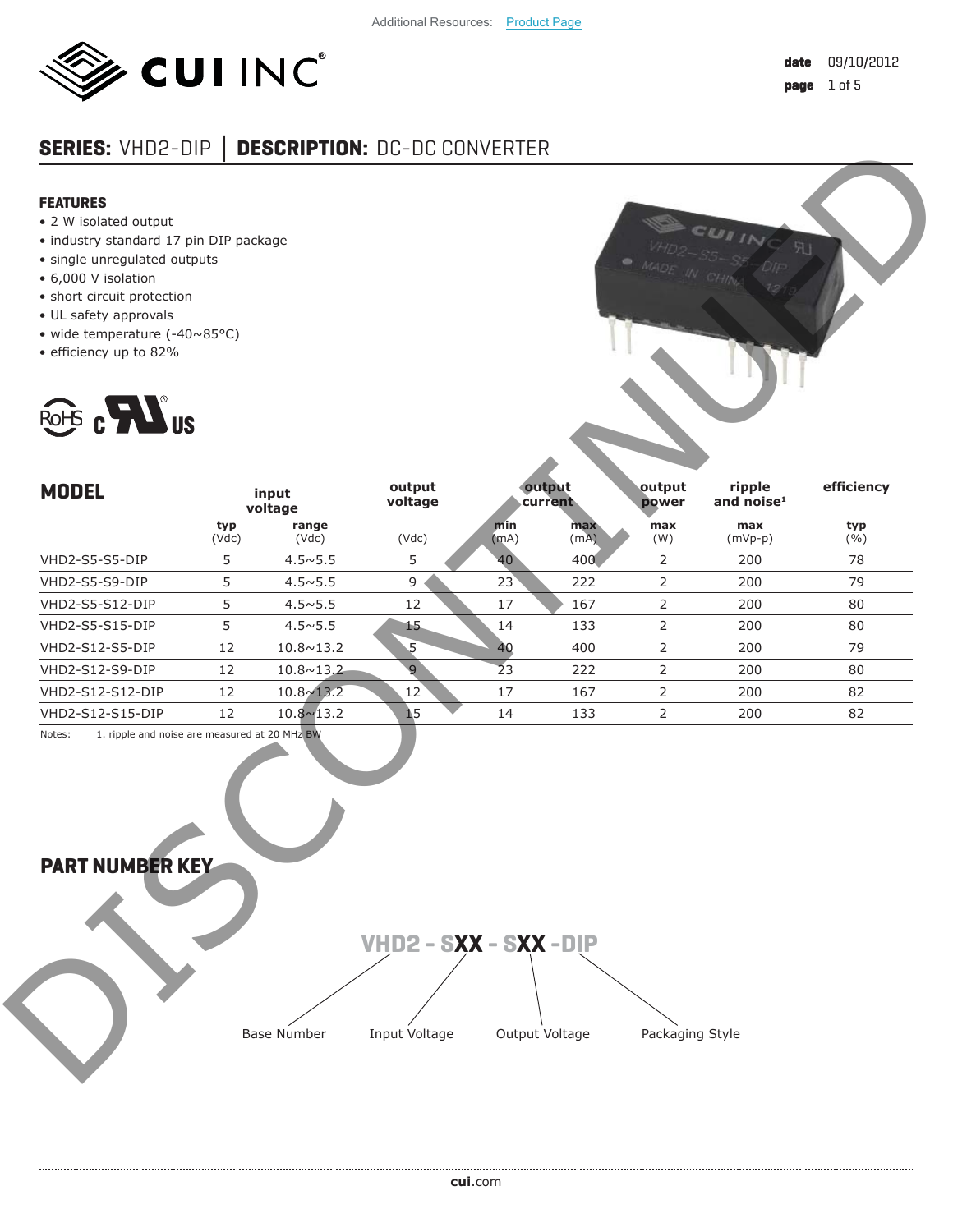# **INPUT**

| parameter                    |                                        |                         |           |       |          |                                |
|------------------------------|----------------------------------------|-------------------------|-----------|-------|----------|--------------------------------|
|                              | conditions/description                 |                         | min       | typ   | max      | units                          |
| operating input voltage      | 5 V model                              |                         | 4.5       | 5     | 5.5      | Vdc                            |
|                              | 12 V model                             |                         | 10.8      | 12    | 13.2     | Vdc                            |
| <b>OUTPUT</b>                |                                        |                         |           |       |          |                                |
| parameter                    | conditions/description                 |                         | min       | typ   | max      | units                          |
| line regulation              | for Vin change of 1%                   |                         |           |       | ±1.2     | $\%$                           |
| load regulation              | measured from 10%<br>load to full load | 5 V model<br>12 V model |           |       | 15<br>10 | $\frac{1}{2}$<br>$\frac{0}{0}$ |
| voltage accuracy             | see derating curves                    |                         |           |       |          |                                |
| switching frequency          | 100% load, input voltage range         |                         |           | 35    |          | kHz                            |
| temperature coefficient      |                                        |                         |           | ±0.03 |          | $\%$ /°C                       |
| <b>PROTECTIONS</b>           |                                        |                         |           |       |          |                                |
| parameter                    | conditions/description                 |                         | min.      | typ   | max      | units                          |
| short circuit protection     |                                        |                         |           |       | 1        | S                              |
| <b>SAFETY AND COMPLIANCE</b> |                                        |                         |           |       |          |                                |
| parameter                    | conditions/description                 |                         | min       | typ   | max      | units                          |
| isolation voltage            | for 1 minute at 1 mA max.              |                         | 6,000     |       |          | Vdc                            |
| isolation resistance         | at 500 Vdc                             |                         | 1,000     |       |          | ΜΩ                             |
| safety approvals             | UL 60950 (E222736)                     |                         |           |       |          |                                |
| <b>MTBF</b>                  |                                        |                         | 3,500,000 |       |          | hours                          |
|                              | yes                                    |                         |           |       |          |                                |
| RoHS compliant               |                                        |                         |           |       |          |                                |
| <b>ENVIRONMENTAL</b>         |                                        |                         |           |       |          |                                |
| parameter                    | conditions/description                 |                         | min       | typ   | max      | units                          |
| operating temperature        |                                        |                         | $-40$     |       | 85       | $\circ \mathsf{C}$             |
| storage temperature          |                                        |                         | $-55$     |       | 125      | $^{\circ}$ C                   |
| storage humidity             | non-condensing                         |                         |           |       | 95       | $\frac{0}{0}$                  |
| temperature rise             | at full load                           |                         |           | 15    | 25       | $^{\circ}$ C                   |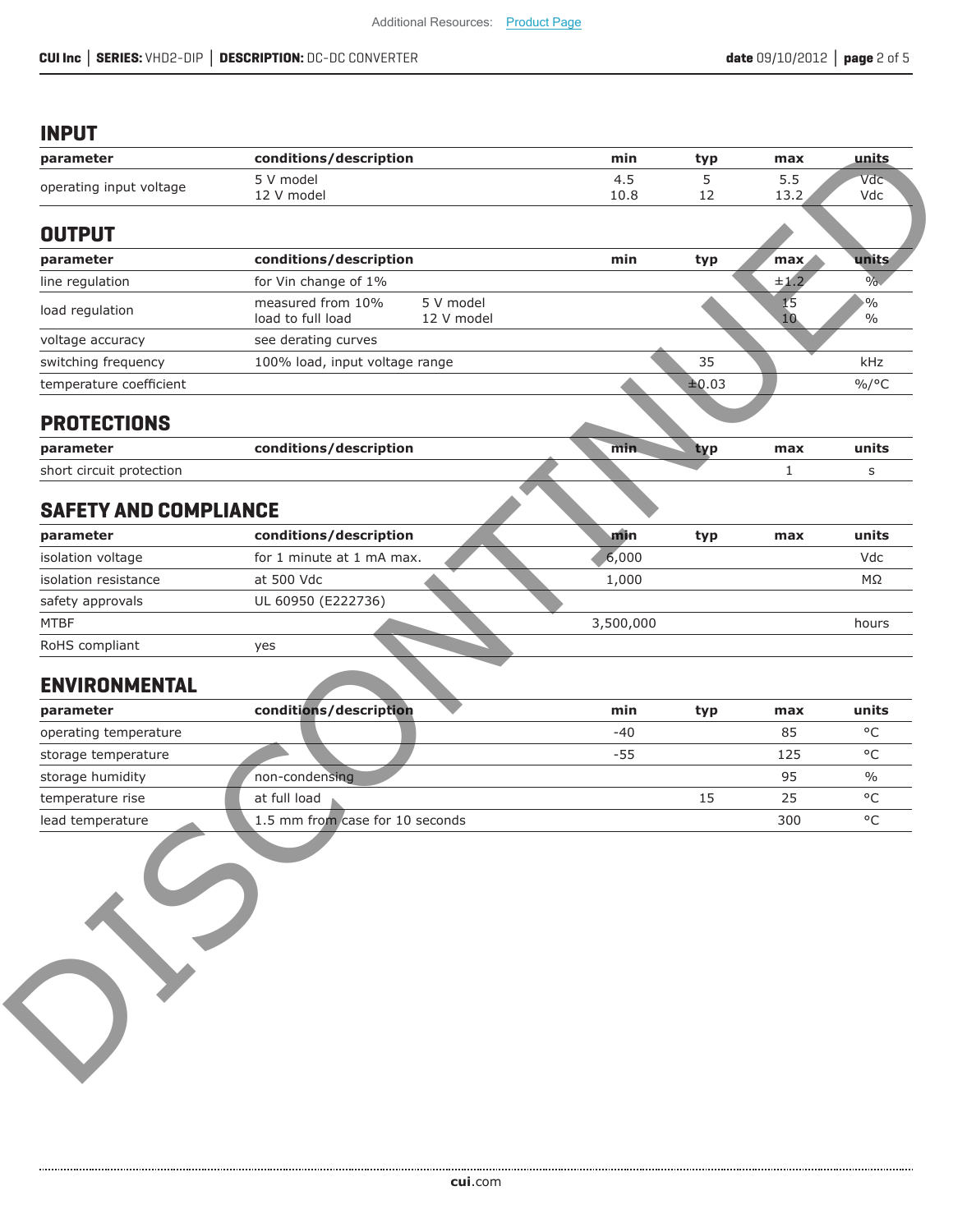# **DERATING CURVES**

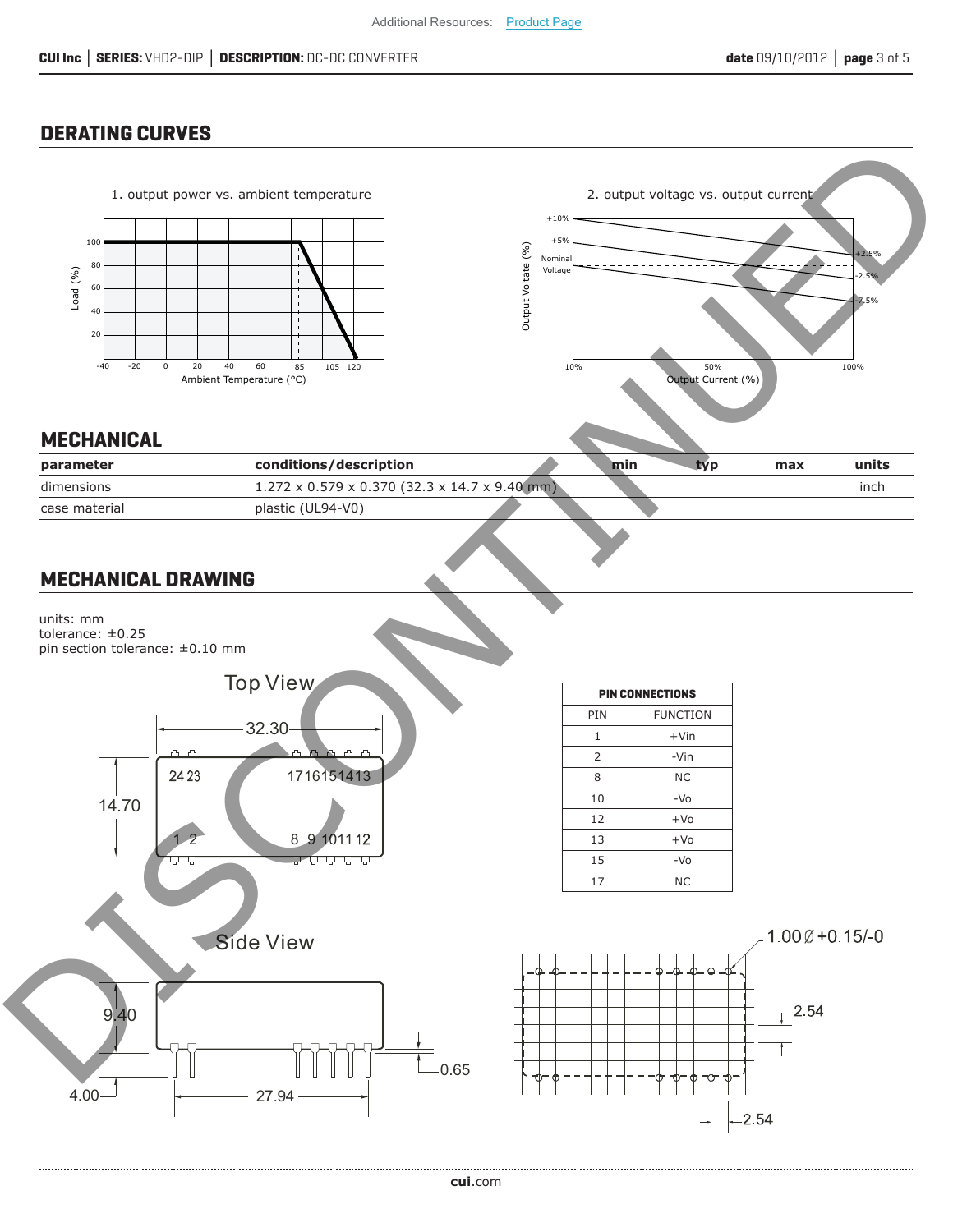# **APPLICATION NOTES**

## 1. **Input fi ltering**

To reduce the reflected ripple current and minimize EMI, especially when the converter input is more than 2" away from the DC source, it is recommended to connect a low ESR electrolytic capacitor between Vin and Gnd. The values suggested are as shown in Table 1. If additional filtering is required, the capacitance may be increased, or expanded to an LC network as shown in Figure 1.

**Table 1**

| Input Voltage | <b>External Input</b><br>Capacitance |
|---------------|--------------------------------------|
| 5 V           | $4.7 \mu F$                          |
| 12 V          | $2.2 \mu F$                          |



### 2. Output filtering

An output capacitor is needed to meet output ripple requirements as shown in Table 2. Output capacitance may be increased for additional filtering, but should not exeed 10µF or expanded to an LC network as in Figure 1.



#### 3. **Minimum loading**

The converter needs a minimum of 10% loading to maintain output regulation. Operation under no-load conditions will not cause immediate damages but may reduce reliability, and cause performance not to meet specifications.

#### 4. **Regulation**

With a semi-regulated design, the converter's output voltage varies with load current and will change proportionally to the input voltage. If regulated output is needed, an external regulator can be used as shown in Figure 2.

### 5. **Protection**

The converter has minimal protection against input over-voltage or output over-load, and may be permanently damaged if exposed to these conditions. An input clamping device can be used for input voltage limiting. An input fuse or an output fuse can also be used to protect against over-loading.

### 6. **Dual outputs used as a single output**

The +Vout and -Vout can be used to obtain a single output that is the sum of the two outputs. In this case, the COM pin shouldn't be used.

### 7. **External Regulator**

An external 3-terminal regulator can be connected to the output of the converter to achieve full regulation. Make sure the converter's output voltage provides sufficient head room for the regulator. An additional benefit is that the built-in protection features in the regulator, such as OCP, OTP, etc, will protect the converter also. In a complimentory supply, a negative output regulator must be used to achieve the negative regulated output.